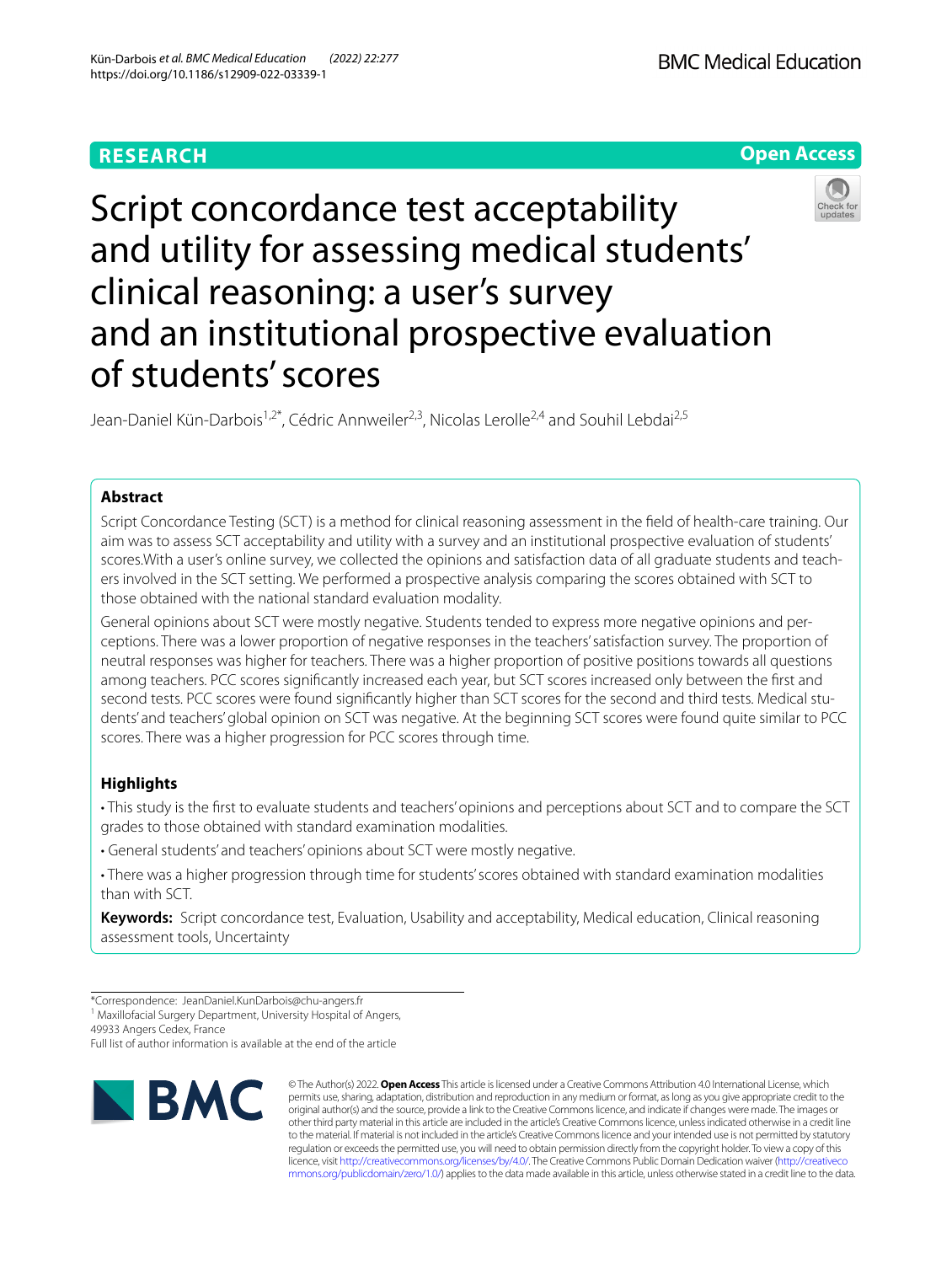# **Background**

Script concordance testing (SCT) is a method used in the feld of clinical reasoning assessment in health professions [[1–](#page-9-0)[9\]](#page-9-1). Reliability and validity of SCT in pregraduate, graduate and post-graduate health students have been widely evaluated to date [[10](#page-9-2)[–12](#page-9-3)]. However, some threats to validity in the use of SCT have also been described [\[13](#page-9-4)]. Still, many issues surrounding SCT and their use to certify competence development have been evoked and many improvements have been proposed to date [[13](#page-9-4)[–16](#page-9-5)].

Uncertainty is linked to medical reasoning and one objective of medical education is to make students skilled in dealing with uncertainty [\[17](#page-9-6)]. SCT aims at assessing clinical reasoning under conditions of uncertainty in complex situations [[5,](#page-9-7) [17\]](#page-9-6). It is designed to evaluate whether knowledge of examinees is efficiently organized for clinical actions [\[2](#page-9-8)]. SCT construction has been extensively described [\[8](#page-9-9), [18](#page-9-10)]. A SCT begins with a short clinical scenario (vignette) which is an authentic situation in which examinees must interpret data in order to make decisions. Each scenario is followed by a series of questions that calls for judgment and reasoning about diagnostic possibilities or management options according to new elements provided by each question. It is mandatory that uncertainty, ambiguity or incompleteness are embedded in each case in order to simulate ambiguous conditions observed in real life. SCT scoring system is designed to measure the degree of concordance between examinees' answers and the ones of a panel of experts. In consequence, SCT take into account the observed variability of experts' responses to particular clinical situations. For each question, the answer provided by the greatest number of panel members (modal response) is considered as the gold standard reasoning under such circumstances. Other panel members' answers refect a diference of interpretation that can still be clinically valuable and worthy of partial credit depending on the number of experts who have given this answer [\[5,](#page-9-7) [10](#page-9-2)].

SCT are quite diferent from current examination modalities in French medical faculties, which consist mainly in multiple choice questions (MCQ) and progressive clinical cases (PCC).

MCQ and PCC aim at evaluating knowledge whereas SCT aim at assessing reasoning competency under uncertainty. French medical students and medical teachers are not familiar with the use of SCT which have been recently implemented in a few institutions such as the Medical School of the University of Angers, France. Thus, it seemed interesting to compare SCT standard examination modalities (PCC and MCQ) with SCT.

This was a prospective study in which all students in our Medical School were included and were followed during 3 years. The aim of this study was first: to evaluate students' scores and their progression with an institutional prospective evaluation; then to evaluate SCT acceptability and utility for assessing medical students' clinical reasoning using a user's survey.

# **Methods**

This was a prospective study in which all students at our medical school were included with a 3-year follow-up. The aim of this study was to compare in a paired analysis the students' scores and to evaluate their evolution through time. We also performed a survey to evaluate students' and teachers' adhesion to SCT, as a clinical reasoning test.

#### **Participants**

This study was set at the Medical School of the University of Angers, France. Script concordance testing was used as a university examination modality, in combination with usual modalities of examination for third-, fourth- and ffth-year graduate medical students. All students and medical teachers involved in this SCT setting between September 2017 and January 2020 were included in the survey (3 academic years: 2017–2018, 2018–2019 and 2019–2020). The Medical teachers who were interviewed were involved as SCT designer and/or as expert panelists. We also prospectively analyzed the examination scores of all students who went through 3 successive examinations during this period: frst examination or test 1 (T1) (first year of the study), second examination or test  $2(T2)$ (second year of the study) and third examination or test 3 (T3) (third year of the study). All SCTs that were used were structured similarly: a vignette (short clinical scenario) followed by a series of 1 or 3 questions that aimed at exploring any feld in medical reasoning. All SCTs that were used had been validated beforehand by the teacher in charge of the concerned subject and the content of the examination questions and by the referent teacher responsible for the whole examination session. An example of SCT that has been used in this study is provided in the [Supplementary data](#page-8-0). For each SCT, a minimum of 15 experts were required. All students and teachers had been institutionally prepared for SCT. Teachers had a 1-h preparation conference for SCT conception and all SCT were reviewed by a referent teacher before submitting the SCT to the students. All students had a preparation conference and a training example before taking the examinations (a 2-h conference).

## **Survey procedure and analysis**

All the participants have been invited to access an online survey between March 1<sup>st</sup> and March 15<sup>th</sup>, 2020. Invitations to participate to the survey were sent by e-mail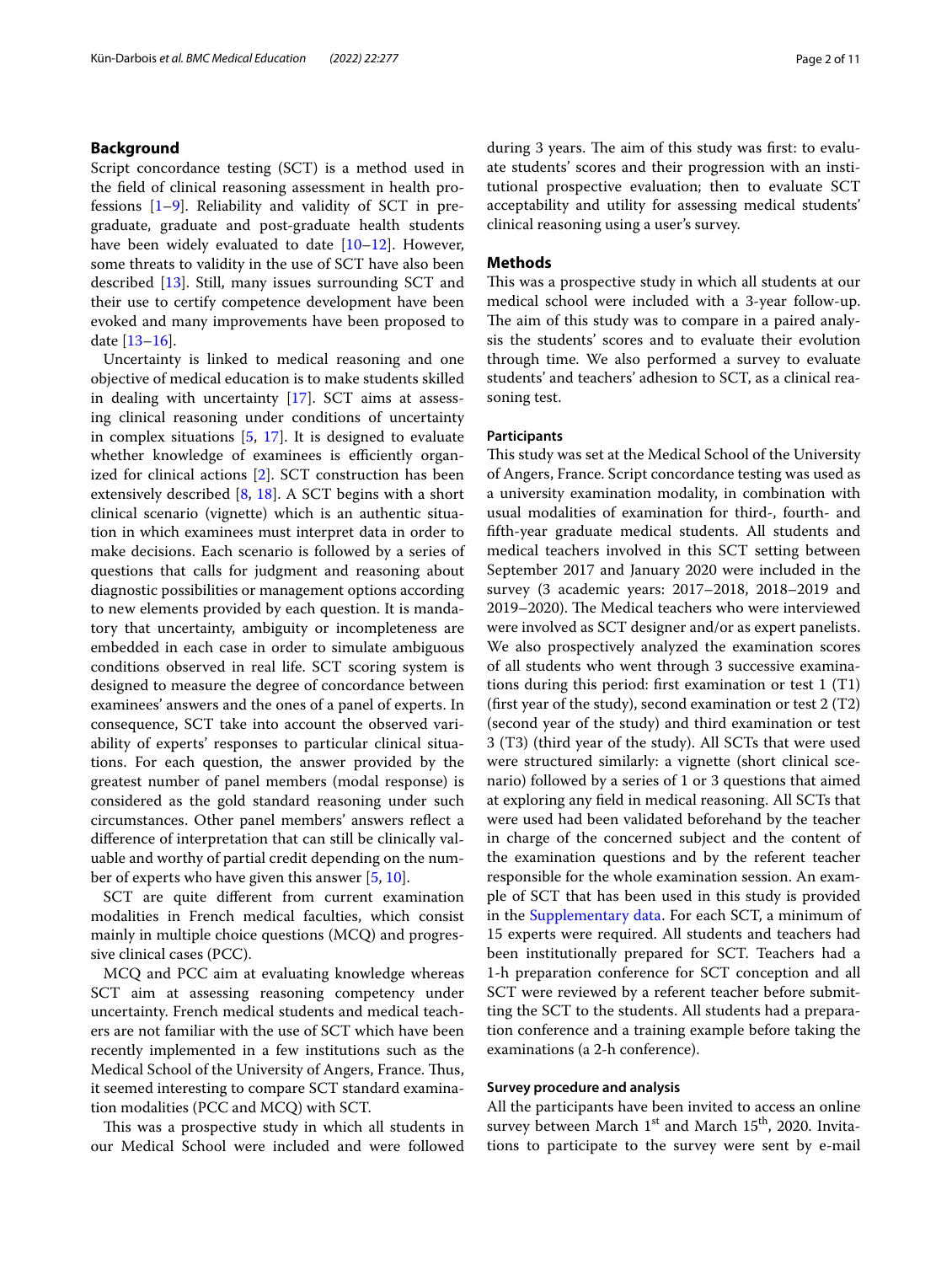(one invitation followed by 2 reminders). The survey was available through the software Microsoft Forms (License Office 365 A1 for Angers University). The design and validation of the survey was performed by all authors who were also 4 pedagogical referents in our institu-tion. The survey is reported in Table [1.](#page-2-0) Five-item Likert scales were used for questions 1 to 20. Questions 1 to 17 assessed students' and teachers' opinions (Likert items: "strongly agree", "agree", "neutral", "disagree" and "strongly disagree") and questions 18 to 20 their satisfaction (Likert items: "very satisfied", satisfied, "neutral", "unsatisfed", "very unsatisfed"). Questions were also divided into 4 groups: perceptions about SCT (questions 1 to 6), opinions about how should SCT be implemented and for what academic purposes (questions 7 to 14), opinion about SCT overall utility (questions 15 to 17)

<span id="page-2-0"></span>**Table 1** Medical students' and teachers' satisfaction and opinion outcomes (Question 6 was for students only)

| Questions on perceptions about SCT                                                     |                                                                                                                                                                                         |
|----------------------------------------------------------------------------------------|-----------------------------------------------------------------------------------------------------------------------------------------------------------------------------------------|
| Q1                                                                                     | Did you find this modality of knowledge examination unsettling for you?                                                                                                                 |
| Q2                                                                                     | Did you find this modality of knowledge examination stimulating for you?                                                                                                                |
| Q3                                                                                     | Did you find this modality of knowledge examination simple for you?                                                                                                                     |
| Q4                                                                                     | Did you have difficulty understanding the questions asked in the SCT?                                                                                                                   |
| Q5                                                                                     | Have you experienced more difficulties with this exam modality than with<br>usual examination methods?                                                                                  |
| Q6                                                                                     | Regarding your scores on these SCT, have you felt that they represent well<br>your level of skills / knowledge as you estimate it (self-perceived level)?                               |
| Questions on opinion about how should SCT be implemented and for what academic purpose |                                                                                                                                                                                         |
| Q7                                                                                     | In your opinion, are SCT a relevant tool in medical student's education to<br>improve learning?                                                                                         |
| Q8                                                                                     | In your opinion, are SCT a relevant tool for graded certificational evaluation<br>of medical students to pass faculty exams?                                                            |
| O9                                                                                     | In your opinion, are SCT a relevant tool for graded and ranked certificational<br>evaluation of medical students to pass selection exams during medical<br>studies?                     |
| Q10                                                                                    | In your opinion, should SCT have an important place in the training and<br>knowledge examination of undergraduate medical students?                                                     |
| Q11                                                                                    | In your opinion, should SCT have an important place in the training and<br>knowledge examination of graduate medical students?                                                          |
| Q12                                                                                    | In your opinion, should CST have an important place in the training and<br>knowledge examination of postgraduate medical students (residents)?                                          |
| Q13                                                                                    | In your opinion, should CST have an important place in the training and<br>knowledge examination in initial medical education (undergraduate, gradu-<br>ate and postgraduate students)? |
| Q14                                                                                    | In your opinion, should CST have an important place in the training and<br>knowledge examination in continuing medical education (regular training<br>of doctors already in practice)?  |
| Questions on opinion about the overall utility of SCT to medical formation             |                                                                                                                                                                                         |
| Q15                                                                                    | In your opinion, do CST give an accurate view of clinical skills?                                                                                                                       |
| O <sub>16</sub>                                                                        | In your opinion, would an increased use of CST allow to get better-trained<br>doctors?                                                                                                  |
| Q17                                                                                    | In your opinion, would an increased use of CST allow graduate medical<br>students to be better prepared to residency?                                                                   |
| Questions on satisfaction after local SCT setting                                      |                                                                                                                                                                                         |
| Q18                                                                                    | What was your overall level of satisfaction following the set-up of CST at the<br>Angers Health Faculty?                                                                                |
| Q19                                                                                    | What was your overall level of satisfaction regarding the principle (or sub-<br>stance) of CST following the set-up of CST at the Angers Health Faculty?                                |
| Q20                                                                                    | What was your overall level of satisfaction regarding the practical organiza-<br>tional procedures of CST following the set-up of CST at the Angers Health<br>Faculty?                  |
| Open question to collect teachers and students opinions                                |                                                                                                                                                                                         |
| Q21                                                                                    | You may now express below any comment that would like to tell about CST                                                                                                                 |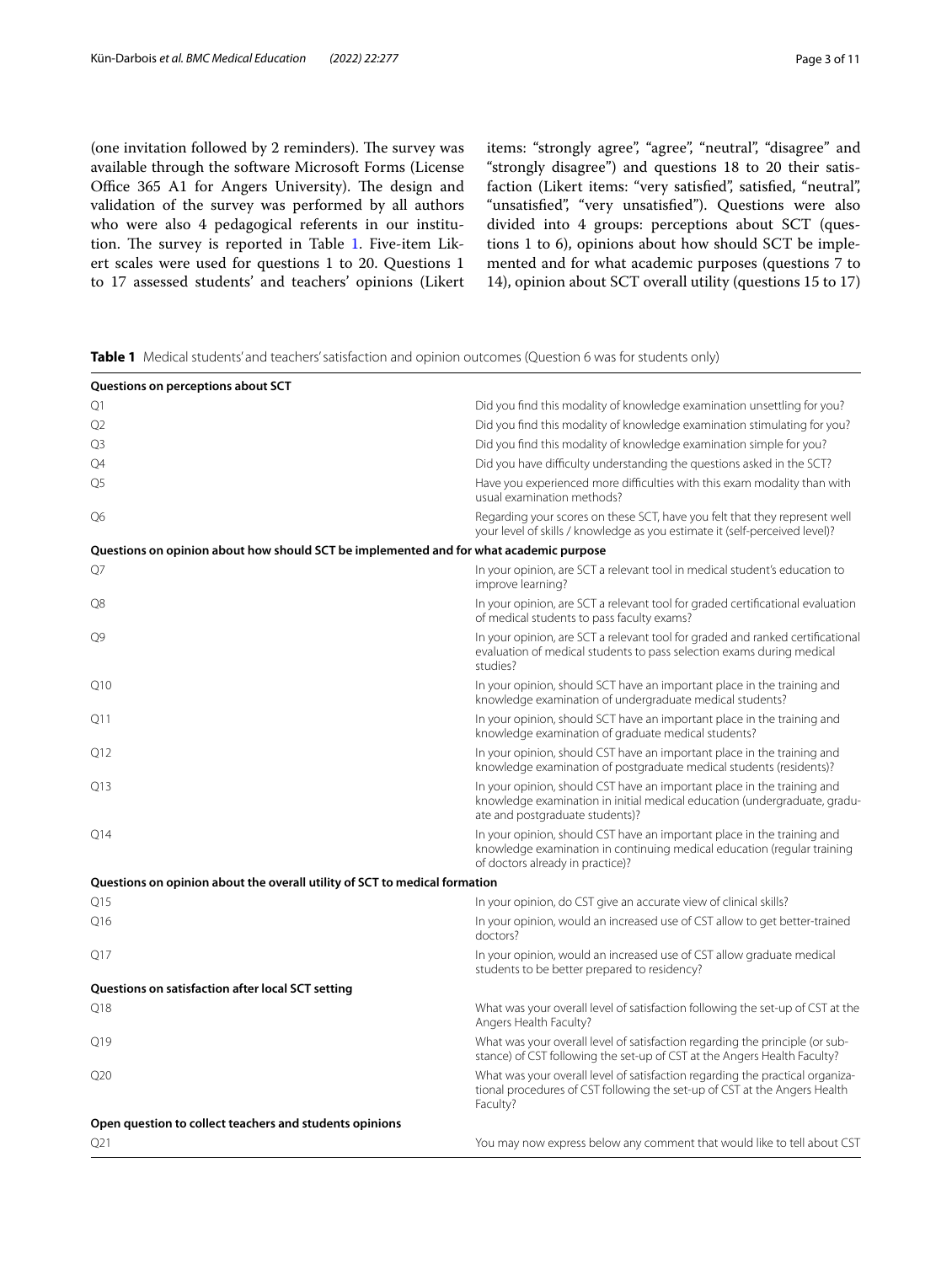and satisfaction (questions 18 to 20). In order to facilitate the results overview, all answeres were also classifed as "positive", "neutral" or "negative" depending on how they were considered regarding SCT.

A qualitative evaluation was also performed to document the opinion of students and teachers. Question 21 was an optional open question that intended to gather comments which were not addressed by the survey. Response to question 21 was not mandatory. The original version of the survey was in French. It is available as [sup](#page-8-0)[plementary data](#page-8-0).

# **Comparative analysis of examination results before and after SCT setting**

This was a prospective study in which all students at our Medical School were included with a 3-year follow-up. The aim of this study was to compare in a paired analysis the students' scores through time.

All students were evaluated at the end of each semester with a standard examination: 4 to 5 SCT and 4 to 5 progressive clinical cases (PCC) which included 15 multiple choices questions (MCQ) (standard examination modality in French Medicine Faculties). All PCC, MCQ and SCT which were used in the present study were designed to be in line with the national guidelines in order to be as similar as possible to what is expected for French national *("Examen National Classant")* recommendations [\[19](#page-9-11)].

SCT scores and PCC scores were compared to each and one another for each student during the three semesters (T1, T2 and T3). The progression scores were measured for all students who went through 3 successive examinations during the study period.

## **Ethics**

Students' and teachers' participation was anonymous and voluntary. All participants were informed of their participation in the study by e-mail. No written consent was required for publication. The experimental protocol was conducted in accordance with institutional guidelines and relevant regulations.

#### **Statistical analysis**

Statistical analysis was performed with the SPSS 15.0 Software® (IBM Corp., Armonk, NY, USA) and Systat statistical software v13 (Systat Software, Inc., San José, CA, USA). All data were expressed as means $\pm$ standard deviation. Qualitative and quantitative variables were compared using Chi-square and Mann–Whitney tests. Diferences between SCT and PCC were searched for each subject and compared using a Wilcoxon test. Paired analysis testing was performed for each student. The Spearman rank correlation test was used to assess the correlation. Statistical signifcance was defned as a  $p < 0.05$ .

# **Results**

## **Participants**

596 medical students and 41 medical teachers were asked to participate to the study. The overall response rate to the survey was 33% (241/722). Students' response rate was 33% (200/596). Teachers' response rate was 32%  $(41/126)$ . There was no significant difference between the 2 response rates ( $p = 0.953$ ).

## **Survey analysis**

The results of the students' and teachers' opinion and satisfaction surveys are summarized in Tables [2](#page-4-0) and [3.](#page-4-1) An overall view of the mean results of both surveys is provided in Table [4.](#page-5-0) Teachers' and students' general positions (opinions and perceptions) regarding all questions tended to be negative: 47% and 58%, respectively. The proportion of neutral responses for satisfaction was higher for teachers than for the students (47% vs 15%, respectively;  $p = 0.05$ ). The overall proportion of neutral responses for each survey was similar for students and teachers (17% vs 20%, respectively;  $p = 0.844$ ). There was a lower proportion of negative responses in the teachers' satisfaction compared to the students': 25% *vs* 60%; respectively  $(p=0.046)$ . Students were globally less satisfed (60% not satisfed) whereas teachers were globally more undecided about their satisfaction (47%). There was a higher proportion of negative positions about all questions among students (58%) than among teachers (47%)  $(p=0.04)$ . There was a higher proportion of positive positions about all questions among teachers (33%) than among students (25%) ( $p = 0.041$ ).

# **Qualitative outcomes: expressed opinions**

Negative and positive comments raised by students and teachers who answered the optional open question (Q21) are summarized in Table [5](#page-5-1). Finally, 44% of the students  $(88/200)$  and 27% of the teachers  $(11/41)$  who have effectively participated to the study have provided qualitative comments by answering question 21. Students' and teachers' feedbacks were globally negative as well. Fourteen negative points and fve positive points were raised by students. Eight negative points and one positive point were raised by teachers. Negative points were also raised more frequently than positive ones by both students and teachers. Some points were often mentioned by both students and teachers: "SCT are confusing", "SCT are too ambiguous" and "a too high variability exists between experts' responses". One teacher raised the point that "SCT prevent students from good medical reasoning". Difficulties of technical order were also raised by some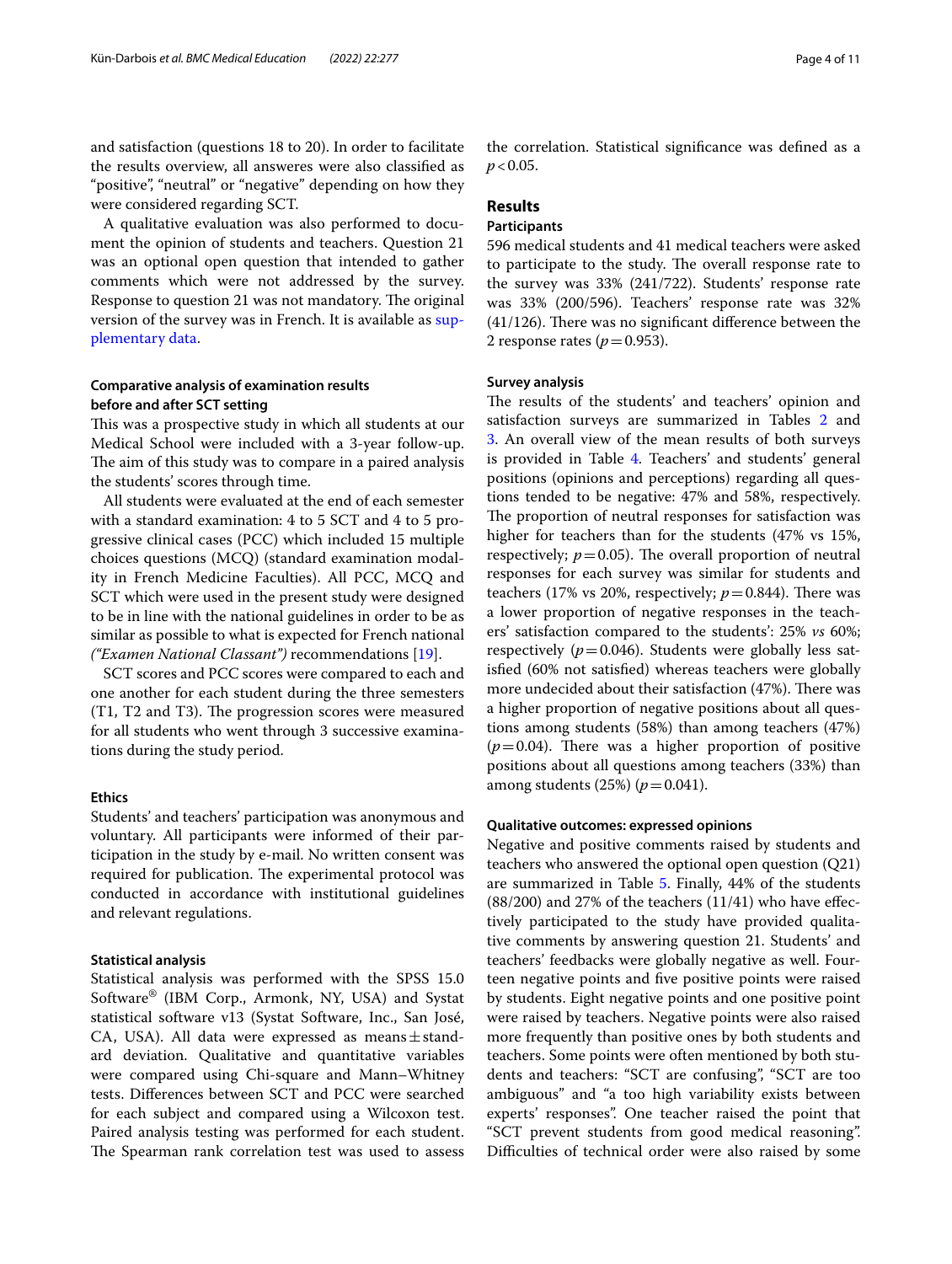# <span id="page-4-0"></span>**Table 2** Students' opinion and satisfaction outcomes

|                | <b>Strongly agree</b> | Agree     | <b>Neutral</b> | <b>Disagree</b>  | <b>Strongly disagree</b> | Negative opinions about SCT       | Positive opinions about SCT |
|----------------|-----------------------|-----------|----------------|------------------|--------------------------|-----------------------------------|-----------------------------|
| Q1             | 75 (37%)              | 83 (41%)  | 24 (12%)       | 15 (8%)          | 3(2%)                    | 158 (78%)                         | 18 (10%)                    |
| Q <sub>2</sub> | 17 (8%)               | 61 (30%)  | 23 (12%)       | 56 (28%)         | 43 (22%)                 | 99 (50%)                          | 78 (38%)                    |
| Q <sub>3</sub> | $1(0.5\%)$            | 9(4.5%)   | 51 (25.5%)     | 87 (44%)         | 52 (26%)                 | 139 (70%)                         | 10 (5%)                     |
| Q4             | 81 (40%)              | 81 (40%)  | 19 (10%)       | 15 (8%)          | 4(2%)                    | 162 (80%)                         | 19 (10%)                    |
| Q <sub>5</sub> | 92 (46%)              | 62 (31%)  | 26 (13%)       | 18 (9%)          | 2(1%)                    | 154 (77%)                         | 20 (10%)                    |
| Q6             | 5(2%)                 | 28 (14%)  | 47 (23%)       | 65 (33%)         | 55 (28%)                 | 120 (60%)                         | 33 (16%)                    |
| Q7             | 21 (10%)              | 72 (36%)  | 34 (17%)       | 35 (18%)         | 38 (19%)                 | 73 (37%)                          | 93 (46%)                    |
| Q8             | 5(2%)                 | 31 (15%)  | 25 (13%)       | 58 (29%)         | 81 (41%)                 | 139 (70%)                         | 36 (17%)                    |
| Q9             | 7(3%)                 | 25 (12%)  | 19 (10%)       | 51 (26%)         | 98 (49%)                 | 149 (75%)                         | 32 (15%)                    |
| Q10            | 2(1%)                 | 21 (10%)  | 18 (9%)        | 79 (40%)         | 80 (40%)                 | 159 (80%)                         | 23 (11%)                    |
| Q11            | 14 (7%)               | 48 (24%)  | 28 (14%)       | 59 (29%)         | 51 (26%)                 | 110 (55%)                         | 62 (31%)                    |
| Q12            | 24 (12%)              | 79 (39%)  | 51 (26%)       | 24 (12%)         | 22 (11%)                 | 46 (23%)                          | 103 (51%)                   |
| Q13            | 4(2%)                 | 45 (22%)  | 48 (24%)       | 62 (31%)         | 41 (21%)                 | 103 (52%)                         | 49 (24%)                    |
| Q14            | 36 (18%)              | 76 (38%)  | 40 (20%)       | 23 (11%)         | 25 (13%)                 | 48 (24%)                          | 112 (56%)                   |
| Q15            | 5(2%)                 | 35 (18%)  | 42 (21%)       | 70 (35%)         | 48 (24%)                 | 118 (59%)                         | 40 (20%)                    |
| Q16            | 7(3%)                 | 31(15%)   | 57 (29%)       | 57 (29%)         | 48 (24%)                 | 105 (53%)                         | 38 (18%)                    |
| Q17            | 6(3%)                 | 64 (32%)  | 36 (18%)       | 49 (24%)         | 45 (23%)                 | 94 (47%)                          | 70 (35%)                    |
|                | Very satisfied        | Satisfied | Neutral        | Unsatis-<br>fied | <b>Very Unsatisfied</b>  | <b>Negative opinion about SCT</b> | Positive opinion about SCT  |
| Q18            | 4(2%)                 | 32 (16%)  | 29 (14%)       | 83 (42%)         | 52 (26%)                 | 135 (68%)                         | 36 (18%)                    |
| Q19            | 6(3%)                 | 62 (31%)  | 30 (15%)       | 62 (31%)         | 40 (20%)                 | 102 (51%)                         | 68 (34%)                    |
| Q20            | 6(3%)                 | 38 (19%)  | 33 (16%)       | 69 (35%)         | 54 (27%)                 | 123 (62%)                         | 44 (22%)                    |

Results are expressed in number of students and percentage

# <span id="page-4-1"></span>**Table 3** Teachers' opinion and satisfaction outcomes

|                | <b>Strongly agree</b> | Agree     | Neutral        | <b>Disagree</b> | <b>Strongly disagree</b> | Negative opinions about SCT | Positive opinions about SCT |
|----------------|-----------------------|-----------|----------------|-----------------|--------------------------|-----------------------------|-----------------------------|
| Q1             | 10 (24%)              | 17 (42%)  | 5 (12%)        | 6 (15%)         | 3(7%)                    | 27 (66%)                    | 9(22%)                      |
| Q <sub>2</sub> | 5(12%)                | 12 (29%)  | 13 (32%)       | 7 (17%)         | 4 (10%)                  | 11 (27%)                    | 17 (42%)                    |
| Q <sub>3</sub> | $0(0\%)$              | 7(17%)    | 10 (24%)       | 18 (44%)        | 6(15%)                   | 24 (59%)                    | 7(17%)                      |
| Q4             | 3(7%)                 | 14 (34%)  | 10 (24%)       | 13 (32%)        | 1(3%)                    | 17 (41%)                    | 14 (35%)                    |
| Q5             | 11 (27%)              | 22 (54%)  | 3(7%)          | 5(12%)          | $0(0\%)$                 | 33 (81%)                    | 5 (12%)                     |
| Q6             | na                    | na        | na             | na              | na                       | na                          | na                          |
| Q7             | 6(15%)                | 12 (29%)  | 6 (15%)        | 10 (24%)        | 7 (17%)                  | 17 (41%)                    | 18 (44%)                    |
| Q8             | 2(5%)                 | 11 (27%)  | 2(5%)          | 16 (39%)        | 10 (24%)                 | 26 (63%)                    | 13 (32%)                    |
| Q9             | 3(7%)                 | 7(17%)    | 6(15%)         | 11 (27%)        | 14 (34%)                 | 25 (61%)                    | 10 (24%)                    |
| Q10            | $1(2\%)$              | 8 (20%)   | $0(0\%)$       | 18 (44%)        | 14 (34%)                 | 32 (78%)                    | 9(22%)                      |
| Q11            | 1(3%)                 | 16 (39%)  | 3(7%)          | 12 (29%)        | 9(22%)                   | 21 (51%)                    | 17 (42%)                    |
| Q12            | 12 (29%)              | 11 (27%)  | 3(7%)          | 9(22%)          | 6(15%)                   | 15 (37%)                    | 23 (56%)                    |
| Q13            | 3(7%)                 | 13 (32%)  | 5 (12%)        | 14 (34%)        | 6(15%)                   | 20 (49%)                    | 16 (39%)                    |
| Q14            | 9(22%)                | 17 (41%)  | 3(7%)          | 8 (20%)         | 4 (10%)                  | 12 (30%)                    | 26 (63%)                    |
| Q15            | 1(3%)                 | 14 (34%)  | 7(17%)         | 14 (34%)        | 5(12%)                   | 19 (46%)                    | 15 (37%)                    |
| Q16            | $0(0\%)$              | 8 (20%)   | 16 (39%)       | 10 (24%)        | 7 (17%)                  | 17 (41%)                    | 8 (20%)                     |
| Q17            | $0(0\%)$              | 16 (39%)  | 7(17%)         | 11 (27%)        | 7(17%)                   | 18 (44%)                    | 16 (39%)                    |
|                | Very satisfied        | Satisfied | <b>Neutral</b> | Unsatisfied     | <b>Very Unsatisfied</b>  | Negative opinion about SCT  | Positive opinion about SCT  |
| Q18            | 2(5%)                 | 10 (24%)  | 17 (42%)       | 9(22%)          | 3(7%)                    | 12 (29%)                    | 12 (29%)                    |
| Q19            | 1(3%)                 | 12 (39%)  | 16 (39%)       | 11 (27%)        | $1(2\%)$                 | 12 (29%)                    | 13 (42%)                    |
| Q20            | 1(2%)                 | 8 (20%)   | 25 (61%)       | 7(17%)          | $0(0\%)$                 | 7(17%)                      | 9(22%)                      |

Results are expressed in number of teachers and percentage (*na*: not applicable)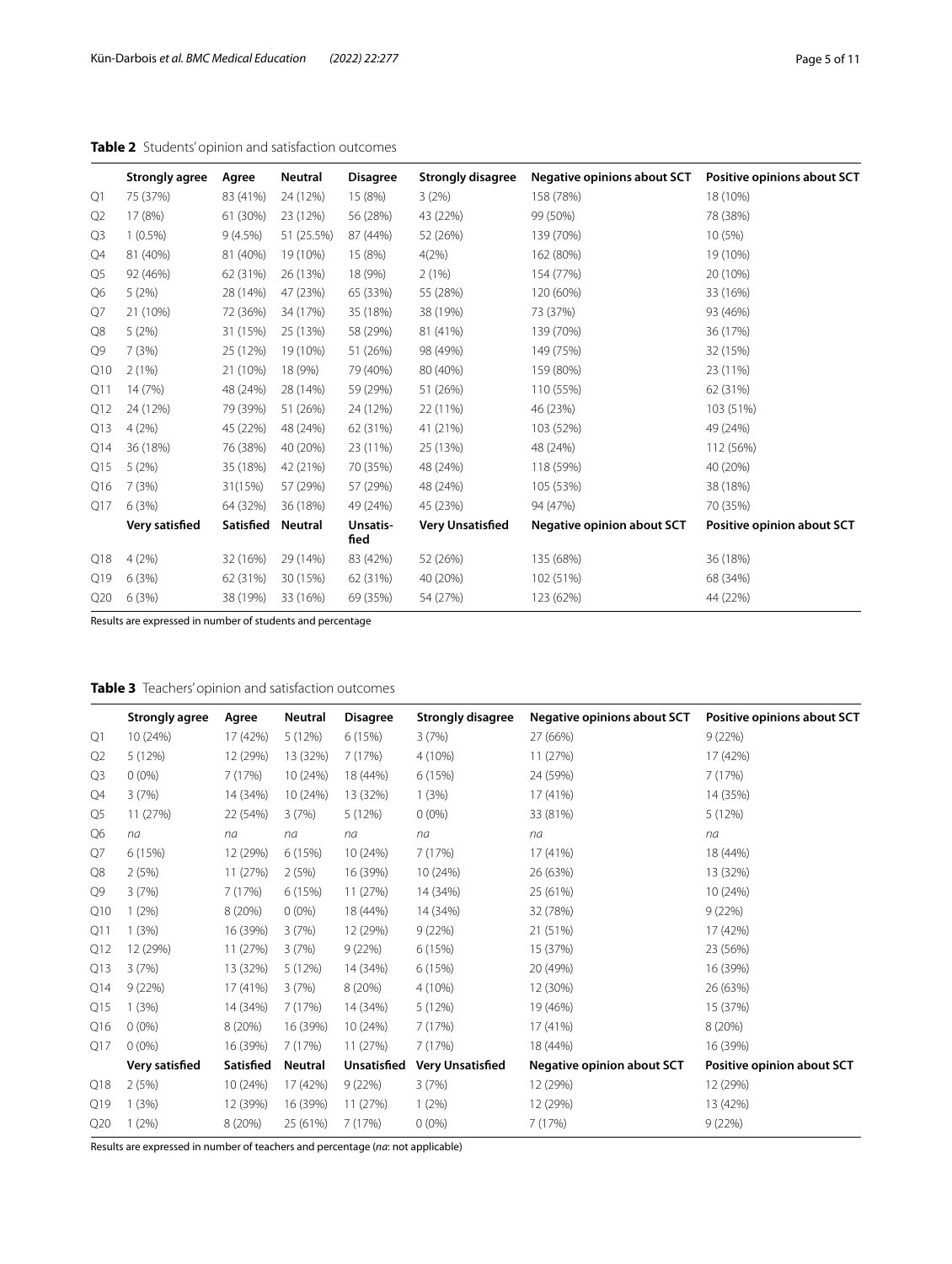# <span id="page-5-0"></span>**Table 4** Overall opinion and satisfaction outcomes

|          |               | <b>Neutral position</b> | <i>p</i> vs teachers | <b>Negative position</b> | p vs teachers | <b>Positive position</b> | p vs teachers |
|----------|---------------|-------------------------|----------------------|--------------------------|---------------|--------------------------|---------------|
| Students | All questions | $34.00 \pm 11.97(17%)$  | 0.844                | $116.80 \pm 34.34(58%)$  | 0.040         | $49.20 \pm 29.59(25%)$   | 0.041         |
|          | Opinion       | $34.58 \pm 12.93(17%)$  | 0.219                | $116.23 \pm 36.92$ (58%) | 0.201         | $49.17 \pm 31.70$ (25%)  | 0.063         |
|          | Satisfaction  | $30.66 \pm 2.08(15\%)$  | 0.05                 | 120.00 ± 16.70 (60%)     | 0.046         | $49.33 \pm 16.65$ (25%)  | 0.658         |
| Teachers | All questions | $8.26 \pm 6.48$ (20%)   |                      | $19.21 \pm 7.17(47%)$    |               | $13.52 \pm 5.41$ (33%)   |               |
|          | Opinion       | $6.18 \pm 4.26$ (15%)   |                      | $20.87 \pm 6.47(51\%)$   |               | $13.93 \pm 5.77$ (34%)   |               |
|          | Satisfaction  | $19.33 \pm 4.93$ (47%)  |                      | $10.33 \pm 2.88$ (25%)   |               | $11.33 \pm 2.08$ (28%)   |               |

Results are expressed in average of number of students and teachers and percentages Mean±SD (%). Grey boxes indicate signifcant diferences students *vs* teachers for percentages

# <span id="page-5-1"></span>**Table 5** Negative and positive elements of students' and teachers' feedback (question 21)

|                          | <b>Students' feedbacks</b>                                                                   | N(%)       |
|--------------------------|----------------------------------------------------------------------------------------------|------------|
| Positive points          | SCT are adapted to graduate medical students                                                 | $9(10\%)$  |
|                          | SCT are adapted to post-graduate medical students                                            | 7(8%)      |
|                          | SCT are adapted to doctors for continuing medical education                                  | 4(4.5%)    |
|                          | The principle of SCT is excellent                                                            | $1(1\%)$   |
|                          | SCT are discriminant                                                                         | 1(1%)      |
| Positive/Negative points | SCT are interesting in theory but not in practice                                            | 21 (24%)   |
| Negative points          | Too high variability between experts 'responses                                              | 27 (30.5%) |
|                          | SCT are too ambiguous, not clear enough                                                      | 22 (24%)   |
|                          | SCT are not adapted to graduate medical students                                             | 13 (15%)   |
|                          | Inadequacy is felt between obtained scores and skills / knowledge                            | $9(10\%)$  |
|                          | insufficient students preparation                                                            | 8(7%)      |
|                          | SCT are useless                                                                              | 6(6.5%)    |
|                          | SCT are confusing                                                                            | 4(4.5%)    |
|                          | SCT are too subjective                                                                       | 4(4.5%)    |
|                          | Frustrating because no possibility to justify one's answer                                   | 3(3.5%)    |
|                          | The principle of SCT is bad                                                                  | 3(3.5%)    |
|                          | SCT are too difficult                                                                        | 3(3.5%)    |
|                          | Inadequacy is felt between SCT experts answers and national referential about the<br>subject | 2(2%)      |
|                          | Lack of detailed correction                                                                  | 1(1%)      |
|                          | SCT are not discriminant                                                                     | 1(1%)      |
|                          | <b>Teachers' feedbacks</b>                                                                   | N(%)       |
| Positive points          | SCT are adapted to post-graduate medical students                                            | 1(9%)      |
| Positive/Negative points | SCT need to be developed                                                                     | 1(9%)      |
|                          | SCT are useful only once knowledge is acquired                                               | 1(9%)      |
| Negative points          | Difficult to write questions                                                                 | 3(27%)     |
|                          | SCT are not satisfying                                                                       | 2(18%)     |
|                          | Too high variability between experts 'responses                                              | 1(9%)      |
|                          | SCT are too ambiguous, not clear enough                                                      | 1(9%)      |
|                          | SCT are not adapted to graduate medical students                                             | 1(9%)      |
|                          | Difficult to recruit a sufficient number of experts                                          | 1(9%)      |
|                          | SCT are confusing                                                                            | 1(9%)      |
|                          | SCT prevent students from good medical reasoning                                             | 1(9%)      |

Results are expressed in number of students and percentage of the responding students (*n*=88) and teachers (*n*=11)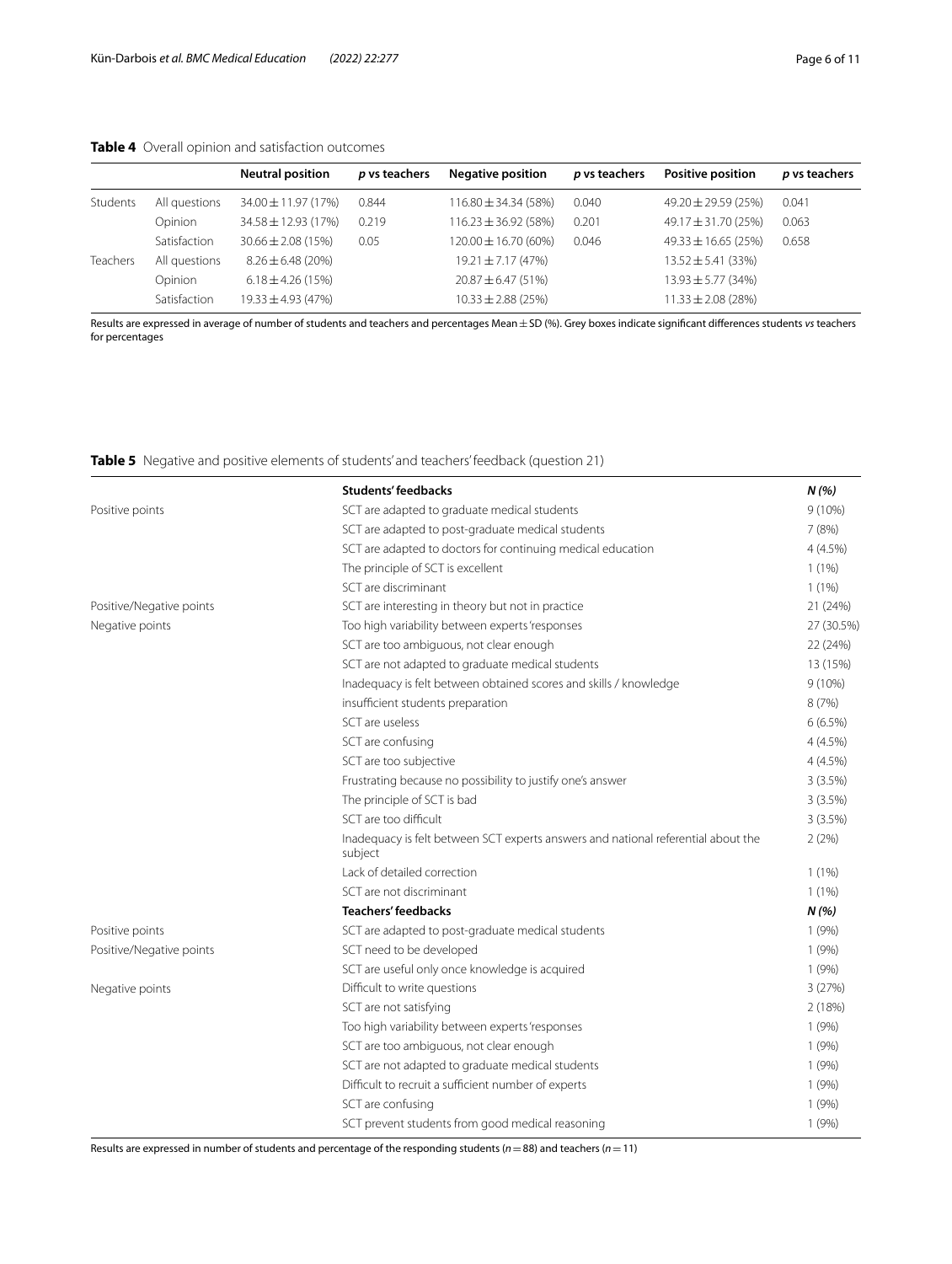teachers, such as the difficulty to get enough experts. Another negative point raised by some students was that there may be mismatches between the expected answers between SCT and their lectures.

# **Comparative analysis of examination results obtained with SCT and progressive clinical cases**

Results of comparative analysis of SCT and PCC exami-nations scores of students are shown in Table [6](#page-6-0) and Fig. [1.](#page-6-1) PCC scores progressively increased each year, with a significant difference between each year  $(p < 0.001)$ and with a yearly mean progression of  $9.25 \pm 3.85$  points (out of 100). On the other hand, SCT scores signifcantly increased only between the frst and the second test  $(p=0.004)$  (+4 points out of 100) but the difference was not signifcant between the second and the third test  $(p=0.770)$  (+2 points out of 100). PCC scores were found higher than SCT scores for the second and third tests with significant differences  $(p<0.001)$  (+7) points,  $+11.5$  points; respectively).

# **Discussion**

The response rates for the online survey were satisfactory for both teachers and students (33%, respectively). This response rate can be considered as fairly high, especially when compared to other similar studies in which reported response rates varied from 7 to 20% [[20](#page-9-12)[–23](#page-9-13)]. This suggests that the population of the study felt concerned by the topic. No incitement had been proposed to increase the response rate. It is also interesting to note that the response rates were the same for both students and teachers.

The present work takes place in a current context of profound changes in medical studies in France  $[19]$  $[19]$ . The reform of the undergraduate curriculum will be efective in 2023. The undergraduate curriculum will switch from a traditional objective-based approach to a competencebased approach. Thus, the final national examination ranking will be replaced by an evaluation system, which will assign each student a level based on three criteria: theoretical knowledge, clinical skills and the student progress training chart. Theoretical knowledge assessment



<span id="page-6-1"></span>will be the subject of a major diversifcation, with the introduction of rich context multiple choices questions (MCO), key-feature problems (KFP) and SCT. The assessment of clinical skills will be carried out through Objective Structured Clinical Examination (OSCE). Consequently, SCT will be a mandatory new examination modality for every French medical students. It could thus be interesting to compare those standard examination modalities (PCC with MCQ) with SCT.

The existing literature has demonstrated the validity, the reliability and the feasibility of SCT at an undergraduate level and at a graduate level in order to assess clinical reasoning skills in context of uncertainty for a wide range of curricula in healthcare,  $[10-12]$  $[10-12]$  $[10-12]$ . Some threats to validity in the use of SCT have however been evoked to date [\[13](#page-9-4)]. However, even though SCT is now mandatory

<span id="page-6-0"></span>**Table 6** Results of comparative analysis of SCT and PCC examinations scores obtained by students

|                |            | Median | <b>Minimum</b> | Maximum | p vs T1 | $p$ vs T2 | p PCC vs SCT |
|----------------|------------|--------|----------------|---------|---------|-----------|--------------|
| T1             | <b>SCT</b> | 54     | 9.5            | 90.5    | na      | 0.004     | 0.957        |
|                | <b>PCC</b> | 53     | 5.0            | 74.5    | na      | < 0.001   |              |
| T <sub>2</sub> | SCT        | 58     | 27.5           | 91      | 0.004   | na        | < 0.001      |
|                | PCC        | 65     | 36.5           | 84.5    | < 0.001 | na        |              |
| T <sub>3</sub> | <b>SCT</b> | 60     | 0.0            | 87.5    | 0.001   | 0.770     | < 0.001      |
|                | <b>PCC</b> | 71.5   | 31.5           | 85.5    | < 0.001 | < 0.001   |              |
|                |            |        |                |         |         |           |              |

Scores are expressed in absolute value out of 100 (i.e. in percentage) (*na*: not applicable)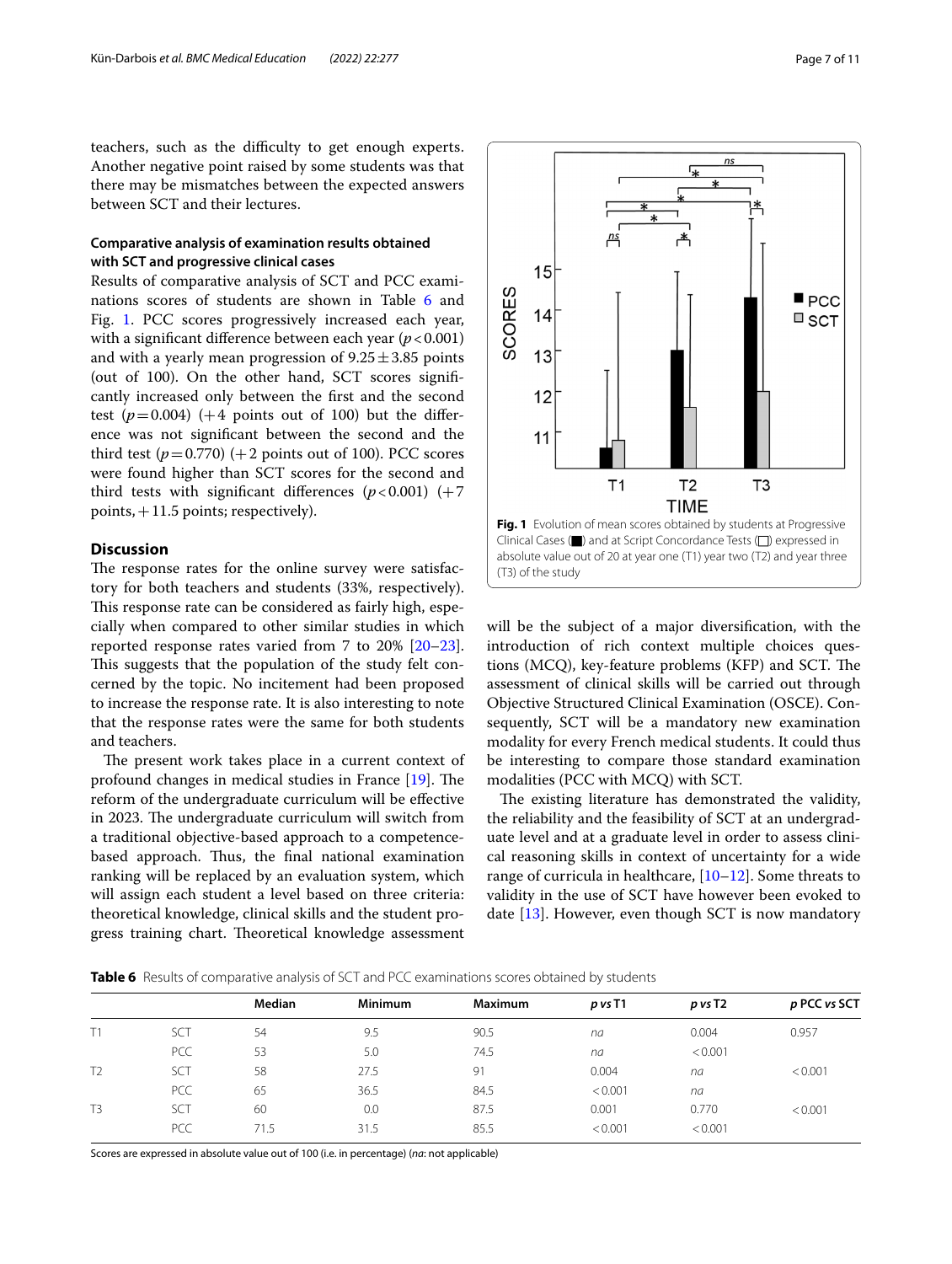as a part of the national ranking examination and for all French undergraduate curricula, and even though medical schools have been instructed to train teachers and students for this assessment method for more than 4 years, we must admit that many French medical teachers remain unfamiliar with SCT. The results of the present study also demonstrate that fact. It seems obvious that, considering this specifc French context, the topic of this article and these results warrant considerations.

These results might be explained by a distrust in innovation in an environment that has only known one kind of assessment tool such as MCQ. These opinion questionnaires might refect the lack of training in the technique and the lack of information on the concepts underlying the evaluative process. For instance, the following aspects of SCT are critical in order to obtain a sufficient adhesion from both students and teachers: the understanding of the concept of clinical reasoning in context of uncertainty, the SCT scoring method (which no longer allows for a single correct answer), and the SCT construction method (which is diametrically diferent from MCQ). All these aspects are challenges to overcome in order to improve students' and teachers' adhesion to SCTs.

It could be interesting to fnd means to improve teachers' and students' satisfaction and adhesion to SCT. An interesting way could be the use of the recently described "evolving SCTs" (E-SCTs) which are considered by participants as more representative of real-life clinical reasoning than usual SCT [\[6](#page-9-14)]. In E-SCTs, the patient's clinical history is "evolving" with thoughtful integration of new information at each stage, decisions related to clinical decision-making are then supposed to become increasingly clear [\[6](#page-9-14)]. Improvement in students' training, teachers' formation and/or organizational modalities could also be useful.

Uncertainty is linked to medical reasoning and one objective of medical education is to train students to deal with uncertainty [\[17](#page-9-6)]. SCT appears as a standardized, validated and reproducible tool to educate students to uncertainty in clinical practice but it is not the only one [[5,](#page-9-7) [9](#page-9-1), [17,](#page-9-6) [24](#page-10-0)]. We think that, despite controversial opinions among medical students and teachers, SCT remains an interesting tool in this feld.

The present study is the first to evaluate students and teachers' opinions and perceptions about SCT and to compare the SCT grades to those obtained with standard examination modalities (PCC). Medical students' and teachers' general opinions on SCT setting in our center was globally negative. There was a higher proportion of positive positions among teachers compared to students. PCC scores signifcantly increased each year, but SCT scores increased only between the frst and second tests. PCC scores were found significantly higher than SCT scores for the second and third tests.

The neutral responses rates are globally low for both teachers and students. This fact also indicates that the population of the study felt concerned and that participants had strong opinions about SCT. However, the proportion of neutral responses in the teachers' satisfaction part of the survey was very high, indicating that teachers were more torn than students regarding their satisfaction towards SCT setting. Almost twice more students than teachers have expressed feedbacks about SCT at question 21. Feedback were mostly negative for both teachers and students as well.

Negative perceptions and opinions about SCT users and the fact that SCT scores progress unlike traditional examinations modalities should be discussed. Regarding negative perceptions, it seems that it could mainly be linked to the novelty of SCT and to a lack of preparation of students and even teachers. Regarding the scores, those results seem positive, since they eliminate the hypothesis of an absence of correlation between students' knowledge and their results to SCT. Thus, negative perceptions and opinions about SCT users could also be linked to insufficient teachers' and students' information, formation, and training about SCT.

Surprisingly, only one previous study evaluating students perceptions about SCT can be found in the international English or French literature [[25\]](#page-10-1). In this study which aimed to evaluate SCT with undergraduate nursing students, it was shown that students appreciated SCT as part of a specifc educational setting [[25\]](#page-10-1). Since this data is lacking, we have no reference to compare our results. However, SCT seem to be largely used in Canada at any stage of medical studies [[2,](#page-9-8) [11](#page-9-15), [26](#page-10-2), [27\]](#page-10-3). It seems to have been the case for years now. As a result, we can hypothesize that SCTs are better accepted by Canadian medical students and teachers than they are by the French. Diferences exist between countries in how people or organizations deal with individual error which is highly cultural dependent [\[28\]](#page-10-4). Generally, a higher tolerance for mistakes is observed in North-America than in European countries such as France [[29\]](#page-10-5). We hypothesize that this simple cultural diference about the perception of errors may explain teachers' and students' experience and opinions about SCTs.

It is important to note that the students in our study were only graduate students. No postgraduate, i.e., residents, had been solicited since SCT had not been set for postgraduate examinations. Perceptions and opinions of postgraduate students could have been diferent than graduate students.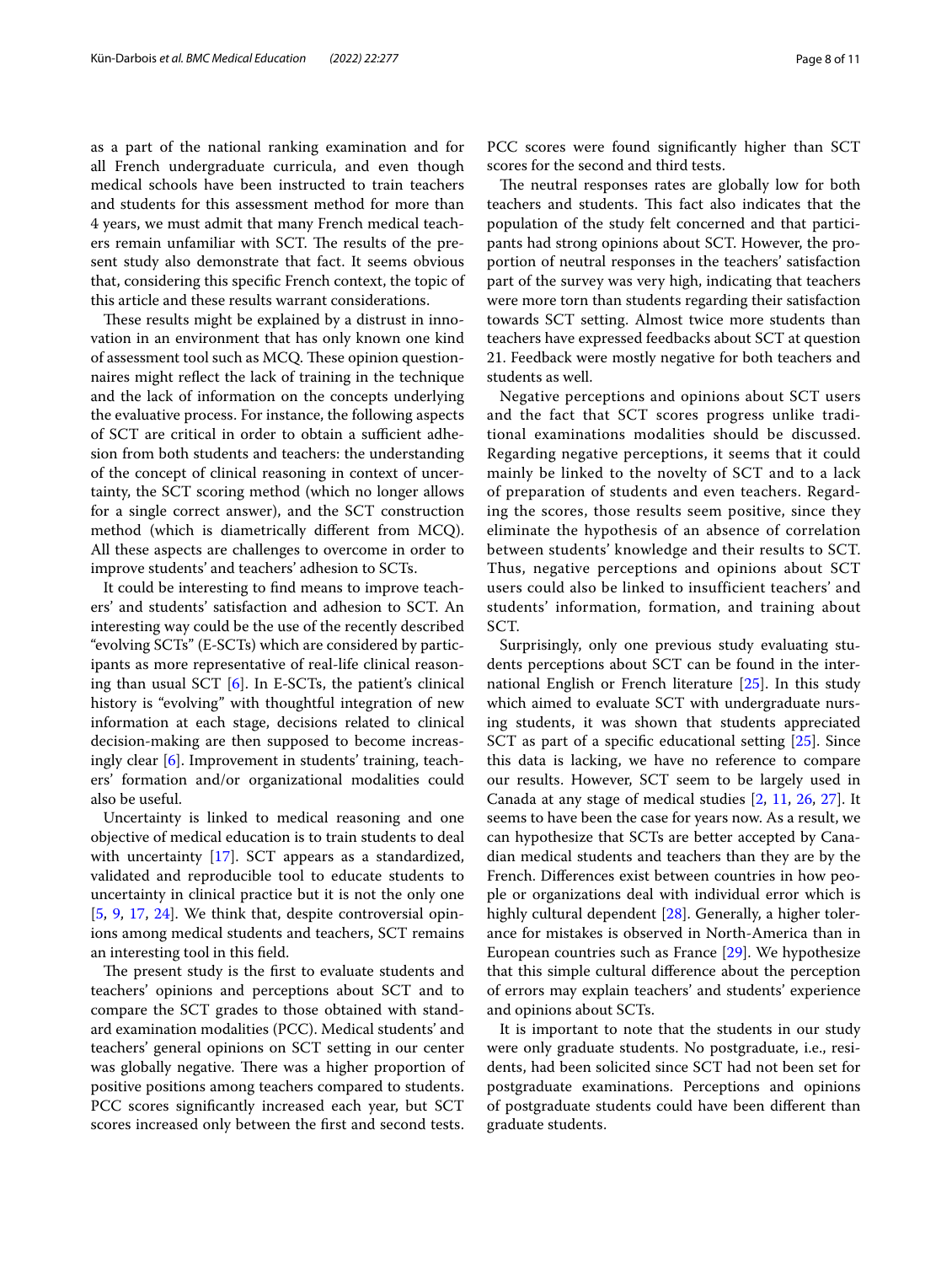We analyzed the evolution of PCC and SCT scores over 3 years. The students were initially inexperienced for both examination modalities: this is confrmed by the fact that the scores obtained with PCC and SCT were similar during the first year. Then we observed during the second and third years an increase in the scores for the two examination methods, but in diferent proportions. Indeed, PCC scores became signifcantly better than SCT scores. The gap even widens with time. Those results could appear astonishing. Performance improvement in SCT has been demonstrated in a few disciplines [[30](#page-10-6), [31](#page-10-7)]. Furthermore, it has been shown that SCT performance is correlated with clinical performance evaluations, unlike MCQs [[32\]](#page-10-8). But in the same study, SCT appeared to be also initially less reliable and less preferred by students [[32\]](#page-10-8). Similarly to our results, some studies reported that SCT scores also appeared correlated with those obtained on classical MCQ tests for undergraduate students [\[12](#page-9-3)]. In addition, recent large studies carried out within French faculties have confrmed the utility of SCT in the current context with good acceptability from the students' point of view and without any pejorative arguments from the teachers' point of view [[12,](#page-9-3) [33](#page-10-9)].

A few limitations concerning the present study should be raised. At frst, despite very good response rates, most of the solicited students and teachers did not answer the online survey. In consequence, a recruitment bias is a possibility considering that students and teachers that have answered the survey may have stronger opinions than the population of students and teachers that have not participated to the survey. Another limitation that could be raised is the data collection tool itself that was used. Indeed, other tools, such as focus group interviews for example, would have allowed to go more in-depth to assess the opinion and perceptions of the study participants. One last limitation of the present study is obviously its monocentric nature. Indeed, the results could have been diferent in other French centers, and more so in centers abroad. Despite those few limitations, the present study provides valuable data since it is the frst to evaluate students' and teachers' opinions or perceptions about SCT and to compare the SCT grades to those obtained with standard examination modalities.

Finally, we should not give the wrong impression about SCTs. As already demonstrated in the literature SCT are a major improvement in medical education. However, our study shows that students and teachers might have some concerns during their initial experience with SCT. This does not mean that SCT are negative: it means that it is even more important to train both students and teachers and explain the importance of SCT.

# **Conclusions**

SCT is a recent examination modality for French medical faculties. The aim of this study was to evaluate the frst three years of SCT use for faculty examinations of graduate medical students in our institution by examining students' and teachers' opinions and satisfaction and students' scores evolution through time. A prospective comparison between SCT and PCC examination results was also performed.

Medical students' and teachers' global opinion on SCT setting in our center was globally negative. This fact may certainly be explained by the novelty of SCT setting and because of the unusual medical reasoning required. Furthermore, at the beginning, SCT scores were found quite similar to PCC scores but a higher progression for PCC scores was observed. Despite these results, SCT could be critical for medical students training especially for advanced students. According to these outcomes, actions should be taken in French medical schools in order to improve students' and teachers' adhesion to SCT. The use of information documents and setting-up training programs for both students and teachers might be necessary in all French medical faculties.

#### **Abbreviations**

MCQ: Multiple Choice Questions; PCC: Progressive Clinical Cases; SCT: Script Concordance Testing.

## **Supplementary Information**

The online version contains supplementary material available at [https://doi.](https://doi.org/10.1186/s12909-022-03339-1) [org/10.1186/s12909-022-03339-1](https://doi.org/10.1186/s12909-022-03339-1).

<span id="page-8-0"></span>**Additional fle 1: Supplementary data 1.** Example of SCT used in the study.

**Additional fle 2: Supplementary data 2.** Example of multiple choice questions (MCQ) that can be found in progressive clinical cases (PCC).

#### **Acknowledgements**

The authors are greatly indebted to Mrs. Aude Izar and Mrs. Charlène Laurier for their precious help in designing the study. The authors also would like to thank Pr. Denis Angoulvant and Dr. Camille Rerolle for their help and proofreading.

The authors would like to thank the students and teachers who took part in the study.

#### **Authors' contributions**

JDKD and SL: design of the study, project development; data collection and management; data analysis and interpretation; manuscript writing/editing. NL and CA contributed substantially to the study design, data analysis and interpretation, manuscript writing and critical revision of the article. All authors had full access to all of the data in the study and take responsibility for the integrity of the data and the accuracy of the data analysis. The author(s) read and approved the fnal manuscript.

#### **Authors' information**

J.D. Kün-Darbois, MD, PhD, is specialized in maxillofacial surgery. He is Associate Professor at the Faculty for Health Sciences and Medicine, University of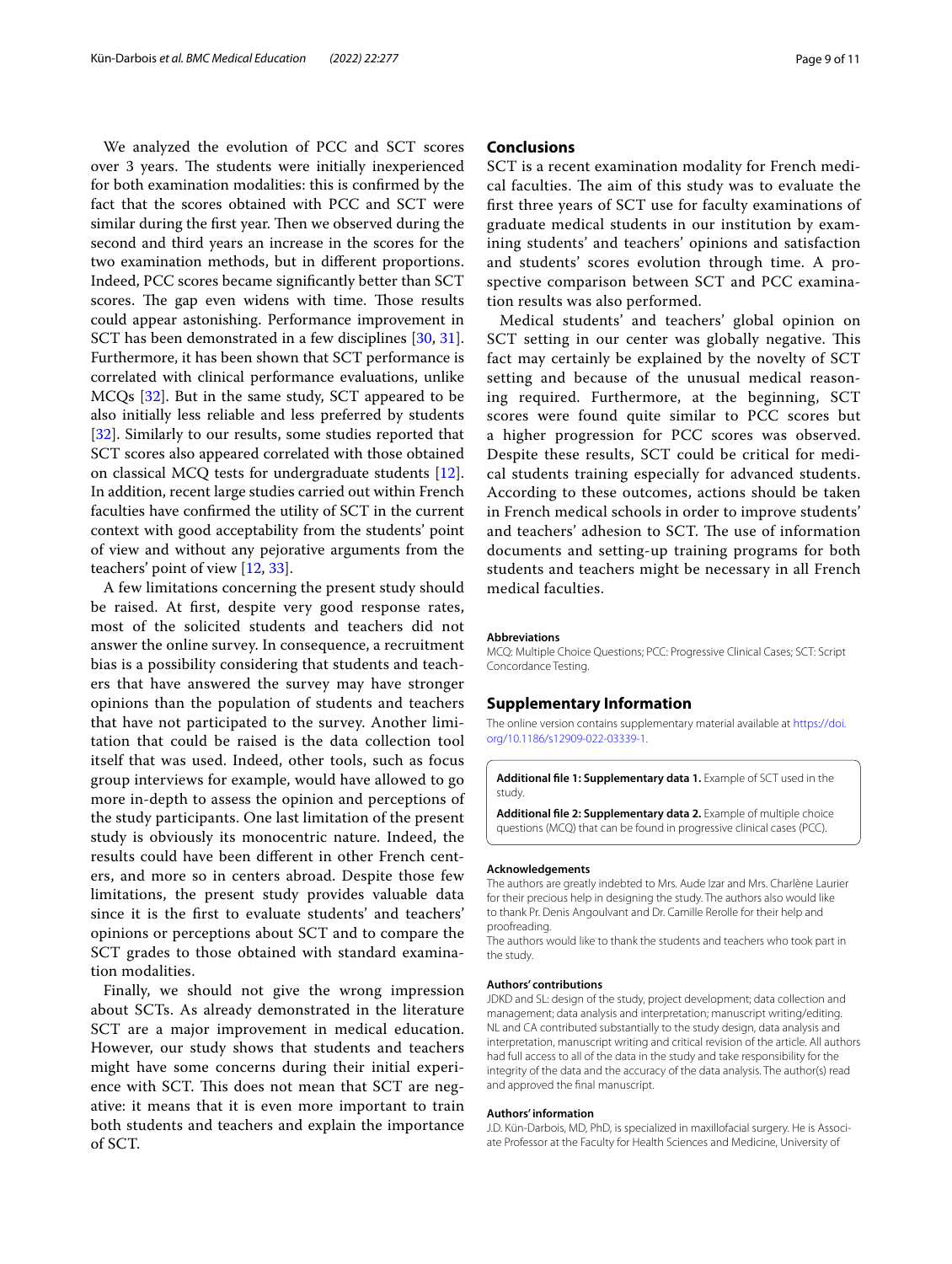Angers, Angers, France and head of the maxillofacial surgery department of Angers University Hospital, Angers, France. He is in charge of the faculty development program of Script Concordance Testing.

C. Annweiler, MD, PhD, is specialized in geriatric medicine. He is Professor and Director of the Medicine Department at the Faculty for Health Sciences and Medicine, University of Angers, Angers, France and head of the Geriatric department of Angers University Hospital, Angers, France.

N. Lerolle, MD, PhD, is specialized in intensive care medicine. He is Professor and Dean of the Faculty for Health Sciences and Medicine, University of Angers, Angers, France.

S. Lebdai, MD, PhD, is specialized in urology. He is Associate Professor at the Faculty for Health Sciences and Medicine, University of Angers, Angers, France.

#### **Funding**

No funding sources. This project was supported by the Faculty for Health Sciences of Angers University, France.

#### **Availability of data and materials**

The datasets used and analyzed for this study are available from the corresponding author on reasonable request. Raw data available as [supplementary](#page-8-0)  [fles](#page-8-0).

#### **Declarations**

#### **Ethics approval and consent to participate**

Students' and teachers' participation was anonymous and voluntary. All participants were informed by email. The questionnaires were completed anonymously. No written consent was required for publication. The experimental protocol was conducted in accordance with institutional guidelines and relevant regulations. The study conformed to the 1964 Helsinki declaration and its later amendments or comparable ethical standards. The study evaluated by the Ethics Committee of Angers University Hospital France (project number 2021/128). The Ethics Committee confrmed that French legislation does not require, in this context, to submit these to an ethics committee or to a committee for the protection of individuals for work carried out during the evaluation or training of nursing, medical staff or care students. In France, this type of work can be carried out without the advice and / or the approval of an ethics committee.

#### **Consent for publication**

Not applicable.

#### **Competing interests**

The authors declare no competing interests. The authors alone are responsible for the content and writing of this article.

## **Author details**

<sup>1</sup> Maxillofacial Surgery Department, University Hospital of Angers, 49933 Angers Cedex, France. <sup>2</sup> Faculty for Health Sciences and Medicine, University of Angers, Angers, Angers, France. <sup>3</sup> Geriatric Department, University Hospital of Angers, Angers, France. <sup>4</sup>Intensive Care Department, University Hospital of Angers, Angers, France. <sup>5</sup>Urology Department, University Hospital of Angers, Angers, France.

Received: 28 May 2021 Accepted: 1 April 2022 Published online: 13 April 2022

#### **References**

- <span id="page-9-0"></span>1. Charlin B, Brailovsky C, Leduc C, Blouin D. The Diagnosis Script Questionnaire: A New Tool to Assess a Specifc Dimension of Clinical Competence. Adv Health Sci Educ Theory Pract. 1998;3:51–8. [https://](https://doi.org/10.1023/A:1009741430850) [doi.org/10.1023/A:1009741430850.](https://doi.org/10.1023/A:1009741430850)
- <span id="page-9-8"></span>2. Charlin B, Roy L, Brailovsky C, Goulet F, van der Vleuten C. The Script Concordance test: a tool to assess the refective clinician. Teach Learn Med. 2000;12:189–95. [https://doi.org/10.1207/S15328015TLM1204\\_5.](https://doi.org/10.1207/S15328015TLM1204_5)
- 3. Charlin B, Tardif J, Boshuizen HP. Scripts and medical diagnostic knowledge: theory and applications for clinical reasoning instruction and

research. Acad Med. 2000;75:182–90. [https://doi.org/10.1097/00001](https://doi.org/10.1097/00001888-200002000-00020) [888-200002000-00020](https://doi.org/10.1097/00001888-200002000-00020).

- 4. Charlin B, van der Vleuten C. Standardized assessment of reasoning in contexts of uncertainty: the script concordance approach. Eval Health Prof. 2004;27:304–19. [https://doi.org/10.1177/0163278704267043.](https://doi.org/10.1177/0163278704267043)
- <span id="page-9-7"></span>Lubarsky S, Dory V, Duggan P, Gagnon R, Charlin B. Script concordance testing: from theory to practice: AMEE guide no. 75. Med Teach. 2013;35:184–93.<https://doi.org/10.3109/0142159X.2013.760036>.
- <span id="page-9-14"></span>Cooke S, Lemay J-F, Beran T. Evolutions in clinical reasoning assessment: the evolving script concordance test. Med Teach. 2017;39:828–35. [https://](https://doi.org/10.1080/0142159X.2017.1327706) [doi.org/10.1080/0142159X.2017.1327706.](https://doi.org/10.1080/0142159X.2017.1327706)
- 7. Charlin B, Boshuizen HP, Custers EJ, Feltovich PJ. Scripts and clinical reasoning. Med Educ. 2007;41:1178–84. [https://doi.org/10.1111/j.1365-2923.](https://doi.org/10.1111/j.1365-2923.2007.02924.x) [2007.02924.x](https://doi.org/10.1111/j.1365-2923.2007.02924.x).
- <span id="page-9-9"></span>8. Charlin B, Gagnon R, Sibert L, Van der Vleuten C. Le test de concordance de script, un instrument d'évaluation du raisonnement clinique. Pédagogie médicale. 2002;3:135–44. [https://doi.org/10.1051/pmed:2002022.](https://doi.org/10.1051/pmed:2002022)
- <span id="page-9-1"></span>9. Charlin B, Kazi-Tani D, Gagnon R, Thivierge R. Le test de concordance comme outil d'évaluation en ligne du raisonnement des professionnels en situation d'incertitude. Revue internationale des technologies en pédagogie universitaire. 2005;2:22–7. [https://doi.org/10.18162/ritpu.2005.](https://doi.org/10.18162/ritpu.2005.79) [79](https://doi.org/10.18162/ritpu.2005.79).
- <span id="page-9-2"></span>10. Nouh T, Boutros M, Gagnon R, Reid S, Leslie K, Pace D, et al. The script concordance test as a measure of clinical reasoning: a national validation study. Am J Surg. 2012;203:530–4. [https://doi.org/10.1016/j.amjsurg.2011.](https://doi.org/10.1016/j.amjsurg.2011.11.006) [11.006](https://doi.org/10.1016/j.amjsurg.2011.11.006).
- <span id="page-9-15"></span>11. Lubarsky S, Charlin B, Cook DA, Chalk C, van der Vleuten CP. Script concordance testing: a review of published validity evidence. Med Educ. 2011;45:329–38. [https://doi.org/10.1111/j.1365-2923.2010.03863.x.](https://doi.org/10.1111/j.1365-2923.2010.03863.x)
- <span id="page-9-3"></span>12. Aubart FC, Papo T, Hertig A, Renaud M-C, Steichen O, Amoura Z, et al. Are script concordance tests suitable for the assessment of undergraduate students? A multicenter comparative study. Rev Med Interne. 2021;42:243–50. [https://doi.org/10.1016/j.revmed.2020.11.001.](https://doi.org/10.1016/j.revmed.2020.11.001)
- <span id="page-9-4"></span>13. Lineberry M, Kreiter CD, Bordage G. Threats to validity in the use and interpretation of script concordance test scores. Med Educ. 2013;47:1175–83. <https://doi.org/10.1111/medu.12283>.
- 14. Lineberry M, Hornos E, Pleguezuelos E, Mella J, Brailovsky C, Bordage G. Experts' responses in script concordance tests: a response process validity investigation. Med Educ. 2019;53:710–22. [https://doi.org/10.1111/medu.](https://doi.org/10.1111/medu.13814) [13814](https://doi.org/10.1111/medu.13814).
- 15. Gawad N, Wood TJ, Cowley L, Raiche I. The cognitive process of test takers when using the script concordance test rating scale. Med Educ. 2020;54:337–47. [https://doi.org/10.1111/medu.14056.](https://doi.org/10.1111/medu.14056)
- <span id="page-9-5"></span>16. Power A, Lemay J-F, Cooke S. Justify your answer: the role of written think aloud in script concordance testing. Teach Learn Med. 2017;29:59–67. [https://doi.org/10.1080/10401334.2016.1217778.](https://doi.org/10.1080/10401334.2016.1217778)
- <span id="page-9-6"></span>17. Belhomme N, Jego P, Pottier P. Gestion de l'incertitude et compétence médicale: une réfexion clinique et pédagogique. Rev Med Interne. 2019;40:361–7. <https://doi.org/10.1016/j.revmed.2018.10.382>.
- <span id="page-9-10"></span>18. Fournier JP, Demeester A, Charlin B. Script concordance tests: guidelines for construction. BMC Med Inform Decis Mak. 2008;8:18. [https://doi.org/](https://doi.org/10.1186/1472-6947-8-18) [10.1186/1472-6947-8-18.](https://doi.org/10.1186/1472-6947-8-18)
- <span id="page-9-11"></span>19. Official Journal of the French Republic : Arrêté du 21 décembre 2021 relatif à l'organisation des épreuves nationales donnant accès au troisième cycle des études de médecine. NOR : ESRS2138083A. Vol. 301. Paris; 2021.
- <span id="page-9-12"></span>20. Payne KFB, Wharrad H, Watts K. Smartphone and medical related App use among medical students and junior doctors in the United Kingdom (UK): a regional survey. BMC Med Inform Decis Mak. 2012;12:121. [https://doi.](https://doi.org/10.1186/1472-6947-12-121) [org/10.1186/1472-6947-12-121.](https://doi.org/10.1186/1472-6947-12-121)
- 21. Aitken C, Power R, Dwyer R. A very low response rate in an on-line survey of medical practitioners. Aust N Z J Publ Heal. 2008;32:288–9. [https://doi.](https://doi.org/10.1111/j.1753-6405.2008.00232.x) [org/10.1111/j.1753-6405.2008.00232.x.](https://doi.org/10.1111/j.1753-6405.2008.00232.x)
- 22. Scott A, Jeon S-H, Joyce CM, Humphreys JS, Kalb G, Witt J, et al. A randomised trial and economic evaluation of the effect of response mode on response rate, response bias, and item non-response in a survey of doctors. BMC Med Res Methodol. 2011;11:126. [https://doi.org/10.1186/](https://doi.org/10.1186/1471-2288-11-126) [1471-2288-11-126](https://doi.org/10.1186/1471-2288-11-126).
- <span id="page-9-13"></span>23. Walldorf J, Fischer MR. Risk factors for a delay in medical education: Results of an online survey among four German medical schools. Med teach. 2018;40:86–90.